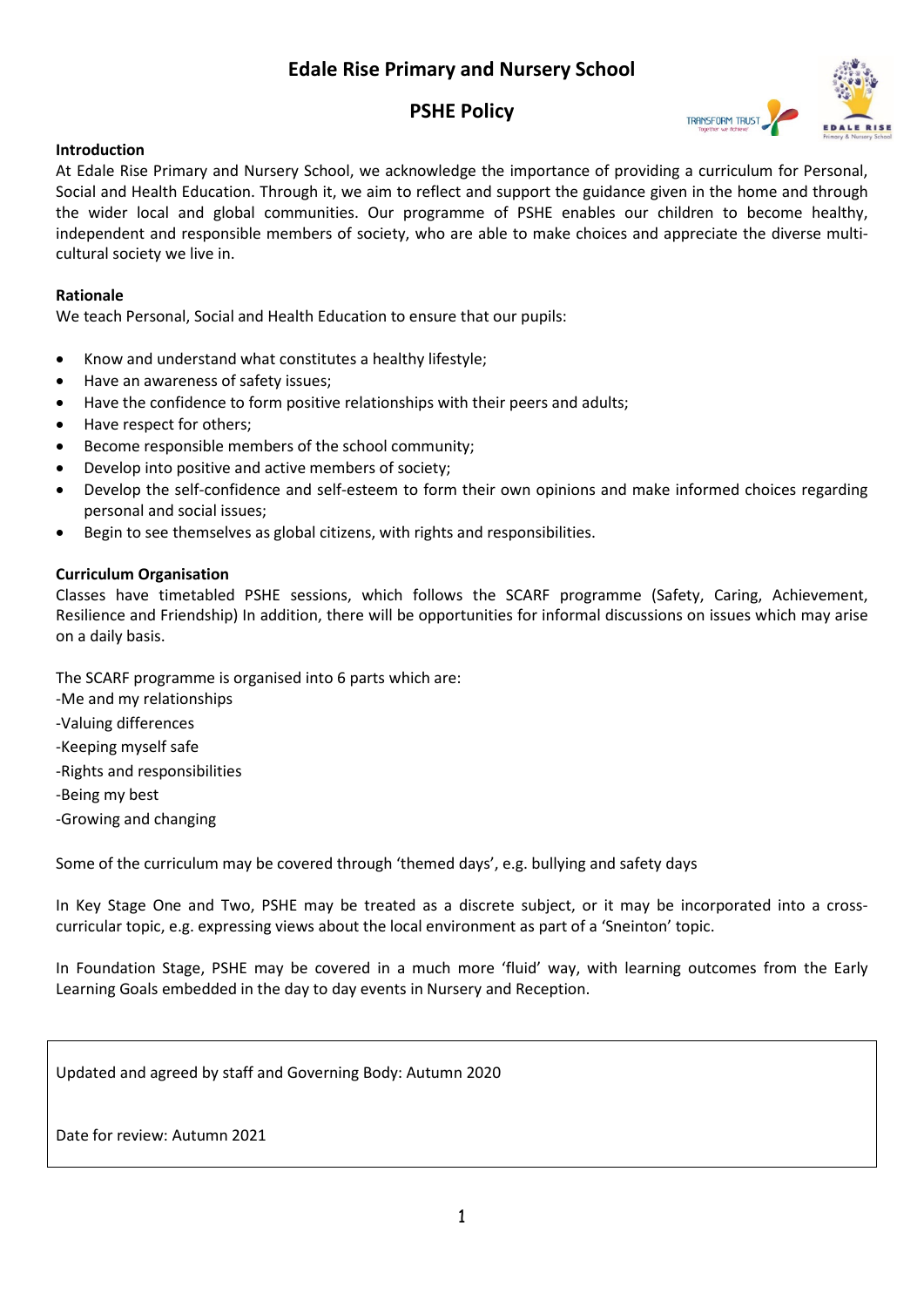The subject is taught in a number of ways and pupils will be taught how to do the following:

- Listen and respond appropriately to adults and their peers.
- Ask relevant questions to extend their understanding and knowledge.
- Use relevant strategies to build their vocabulary.
- Articulate and justify answers, arguments and opinions.
- Give well-structured descriptions, explanations and narratives for different purposes, including for expressing feelings.
- Maintain attention and participate actively in collaborative conversations, staying on topic and initiating and responding to comments.
- Use spoken language to develop understanding through speculating, hypothesising, imagining and exploring ideas.
- Speak audibly and fluently with an increasing command of Standard English.
- Participate in discussions, presentations, performances, role play, improvisations and debates.
- Gain, maintain and monitor the interest of the listener(s).
- Consider and evaluate different viewpoints, attending to and building on the contributions of others.
- Select and use appropriate registers for effective communication

Teachers may use the following resources to support and enrich the curriculum:

- Film clips
- Books and stories
- Artefacts to provoke discussion
- Visiting speakers
- Computer programs and Internet websites

#### **Planning**

- Teachers to use the 'SCARF' lesson plans to support their PSHE teaching. These plans are updated regularly with new topics and topics that meet statutory requirements.
- An overview of the subject, which lists areas covered during each term by each year group. This is the responsibility of the subject leader and ensures continuity and progression of the subject throughout the school. The subject leader has linked lessons with physical and mental well-being and RSE related issues so staff are aware of what some of the lessons entail.

#### **Assessment, Recording and Reporting**

Assessment may take the following forms:

- Staff assessment against the learning outcomes of a session, or, in the case of Foundation Stage, against the Early Learning Goal covered
- Plenary session, where the whole class reviews what it has done
- Self-evaluation at the end of a unit of work

It is not always easy, or indeed appropriate to record progress in PSHE. Staff will take note of the particular strengths or weaknesses a child has in the area of, for example, emotional intelligence. As in all areas of the curriculum at Edale Rise, strengths are celebrated, e.g. in Family Assembly and weaknesses are supported, sometimes through intervention strategies and often through working with parents. 'Special play' is used for some children who find it difficult to deal with their emotions and regular sensory room visits for children with additional needs.

#### **Equal Opportunities**

At Edale Rise, we believe that all children should have equal and appropriate access to all areas of school life, in and out of the classroom.